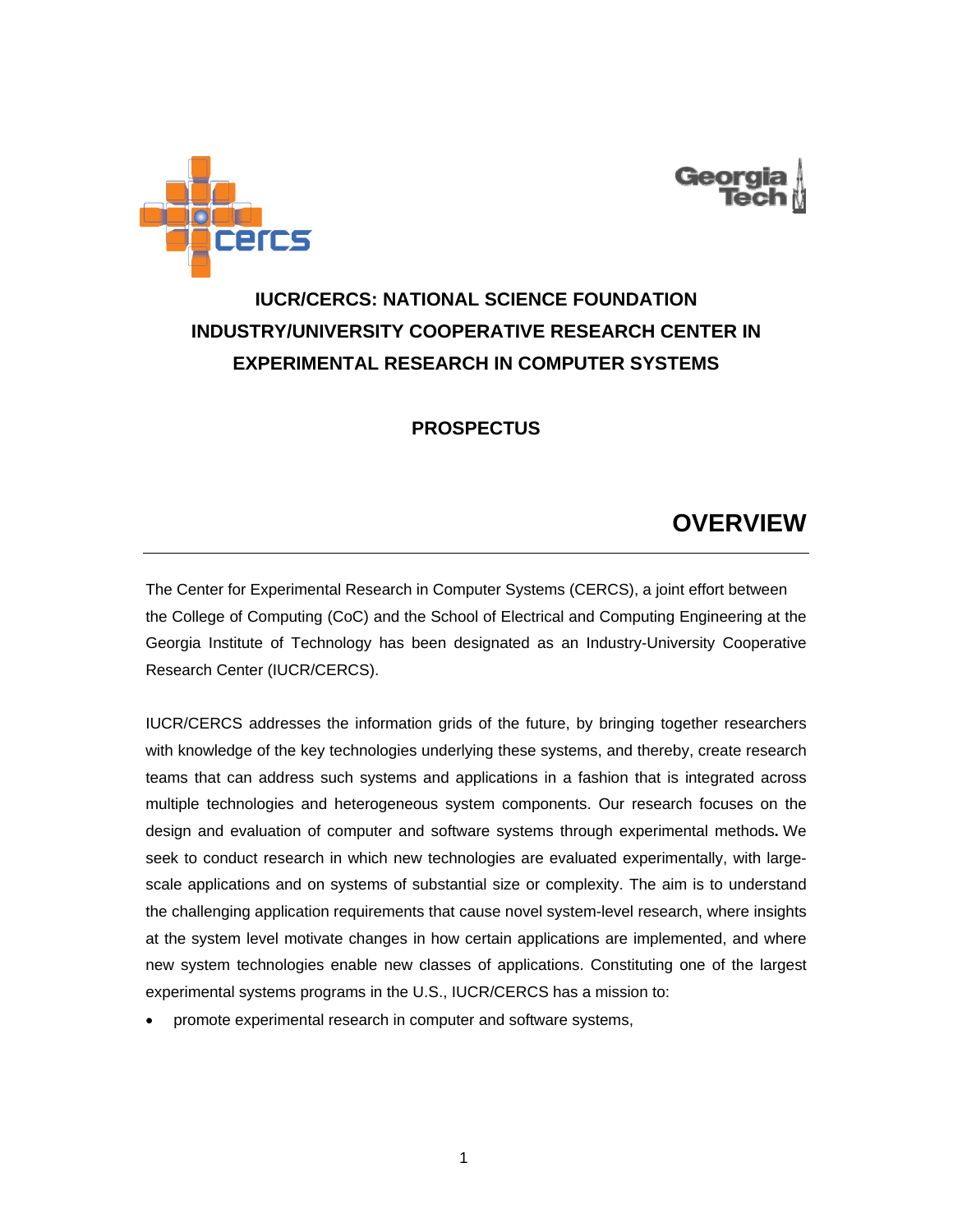- foster high impact and multi-disciplinary research efforts using shared personnel and facilities,
- produce high quality students trained in the experimental method of systems research and development, and
- support researchers and educators at Georgia Tech and in affiliated institutions.

Recently through a competitive peer-review process, IUCR/CERCS has been awarded status as an NSF Industry University Cooperative Research Center for EXPERIMENTAL RESEARCH IN COMPUTER SYSTEMS. We invite you to participate in the programs supported by the IUCR/CERCS center, including our cooperative research program, our internship program, and special initiatives targeting our industry collaborators. We also invite you to participate in our annual IUCR/CERCS Industry Workshop (typically held in October), where you will have ample opportunity to meet our students, staff and faculty, as well as fellow participants from industry and government agencies. Your participation is essential to defining a successful R&D agenda for our joint efforts!

### **MEMBERSHIP REQUIREMENTS AND BENEFITS**

#### **Membership Requirements**

All of the Center's activities are collaborations between university personnel and sponsoring organizations, both industry and government. The Industry Advisory Board (IAB)—which represents the collective vision of the sponsoring industry and government organizations guides the directions of the Center's research and education programs. The IAB is the linkage between academia and practical deployment of new approaches, models and technologies. The IAB helps identify research problems, and members' staff collaborate with IUCR/CERCS faculty/staff to formulate means for solving a problem, thus providing transfer of information. IUCR/CERCS also takes effective steps to achieve practical application and ensure that intellectual property is reasonably available for member's use. Much of the Center's funding is provided by a \$45,000 annual sponsorship fee paid by members.

#### **Membership Benefits**

Technology Transfer:

- **Cost-effectiveness in leveraging our substantial research budget.**
- Identify potential employees by contact at the center or by internships at member facilities.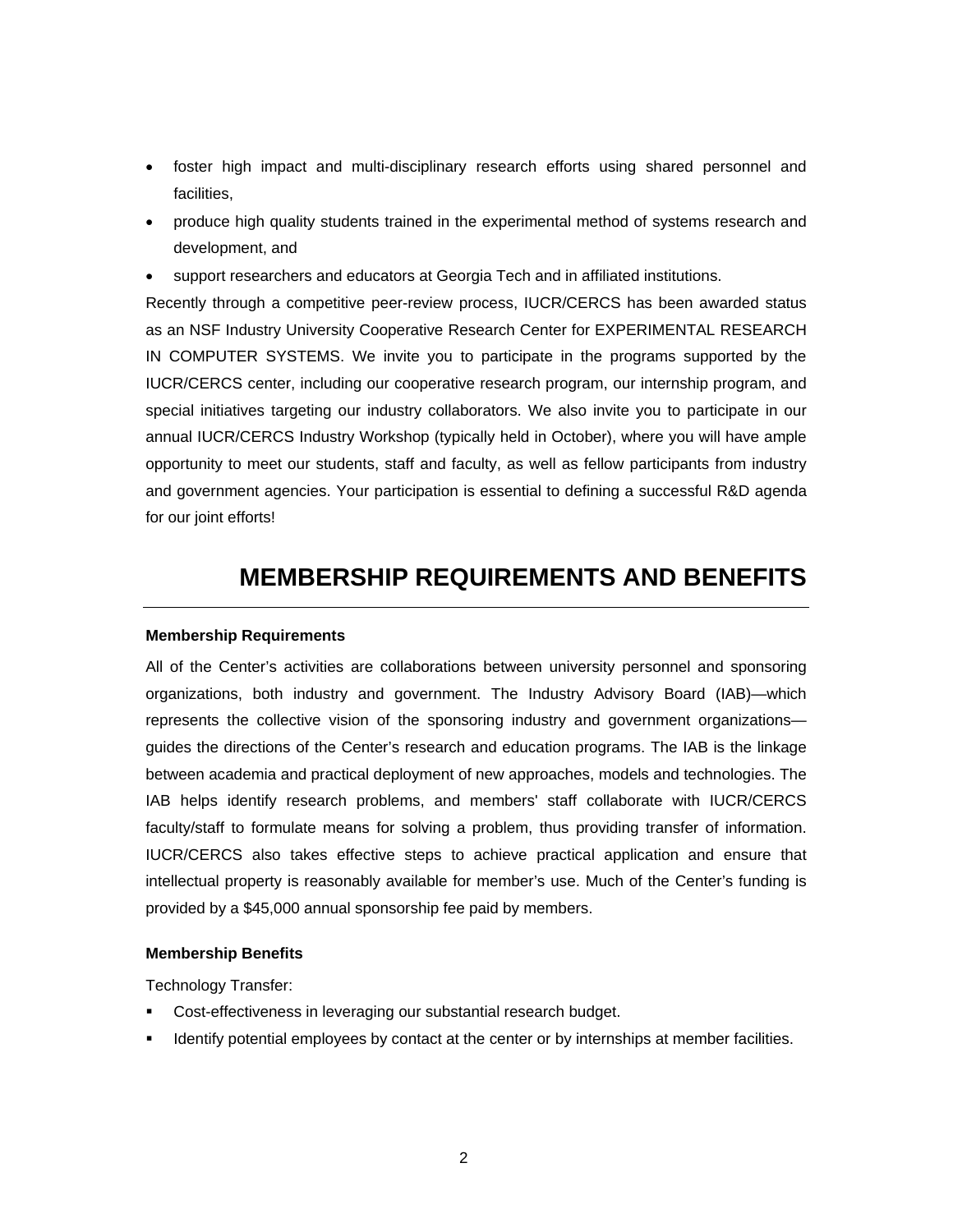- Access to faculty expertise which provides a window on future advances in science and technology and help in solving current specific problems.
- Access to specialized research facilities and available trained personnel.
- Participate in the Industry Workshop, which include demos, project presentations, and proposals for new research.
- IAB members play a substantial role in planning and overseeing the research program.
- Advise IUCR/CERCS on strategic directions in its research and educational programs.
- **Extended staff visits resulting in significant mutual benefits.**

Non-research goals

- Professional development service to members research department staff
- Participate in research endeavors with other industrial leaders.
- Member firms in niche markets may seek out new markets and colleagues
- Transcend individual faculty and provides new opportunities

The following are two examples of benefits that were generated as part of our past joint work with companies and government agencies:

- 1. A Cancer Information Web Site was set up in response to a request by NIH, which wanted cancer patients to have immediate access to new research results, but did not want to have NIH itself have to maintain the patient information required to determine which patients would need access to which research results.
- 2. A new method for the rapid transport of XML-formatted data was instituted in the experimental testbed maintained at Delta Air Lines, substantially reducing the bandwidth needs and server system costs projected by future XML usage.

## **CURRENT FUNDING COMMITMENTS AND NEEDS**

Industrial membership fees will be used to support graduate students and staff on projects that are of interest to the IAB. The remaining funds will be used for faculty travel support to member facilities, Center operation, and information dissemination, such as web pages, the CERCS intern program, and annual meetings.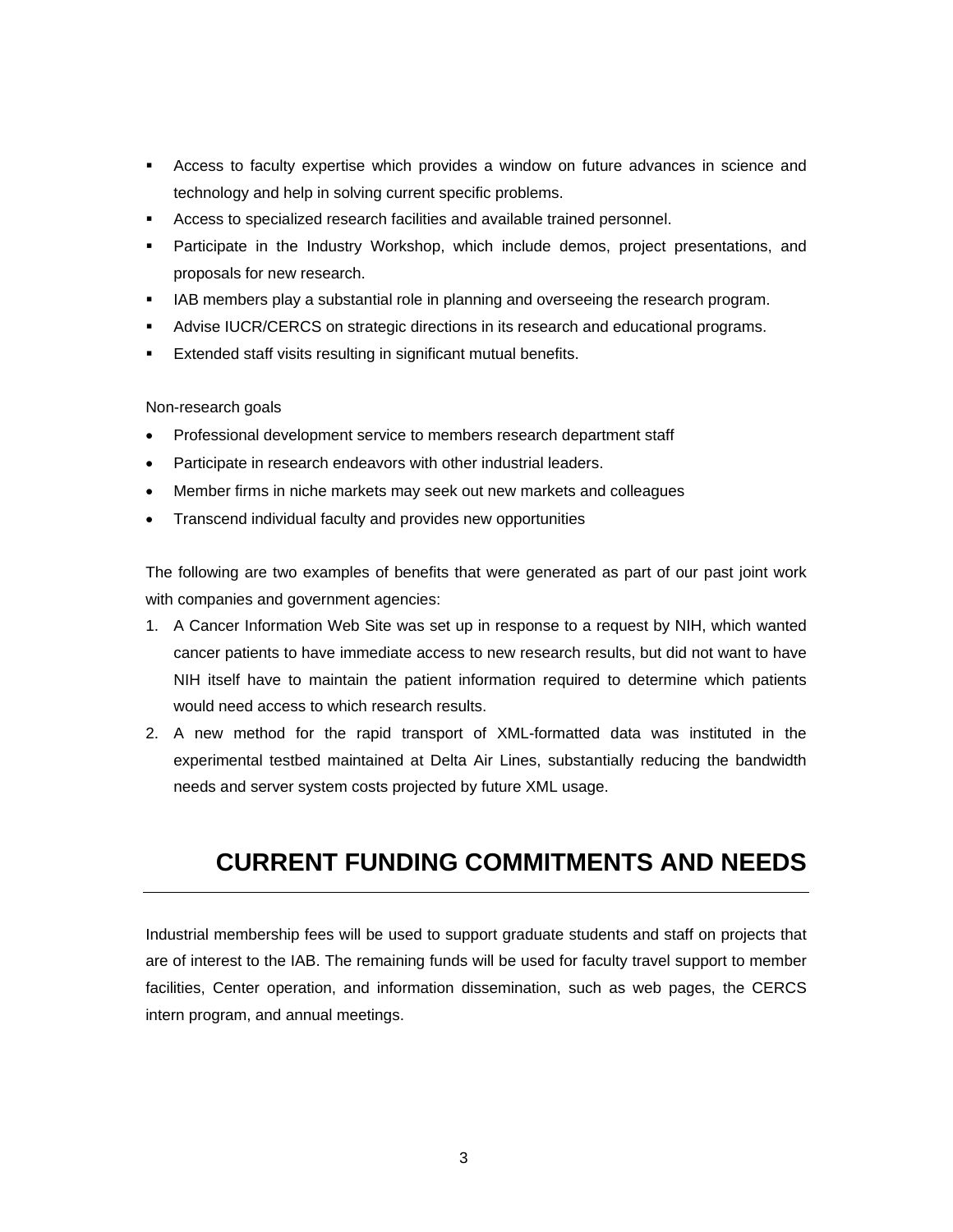CERCS maintains a large collection of high-end computing, networking and interactive display/capture equipment for general research use in our shared laboratory spaces. The computing infrastructure includes multiple computational clusters (32- 64-, and 128-processor Intel- based arrays) interconnected with multiple networking technologies (Infiniband, ATM, Fast and Gigabit Ethernet), special purpose equipment for research in multicore systems, in power management, on high end networks, and others, along with many general high-end workstations.

An Interactive Systems lab permits our researchers to conduct teleconferences with external partners, and high end display equipment enables research in large scale data visualization. The CERCS resources are connected via Gigabit Ethernet backbone to major complementary facilities at Georgia Tech and with Internet II and some dedicated links to our remote partners at the DOE National Labs.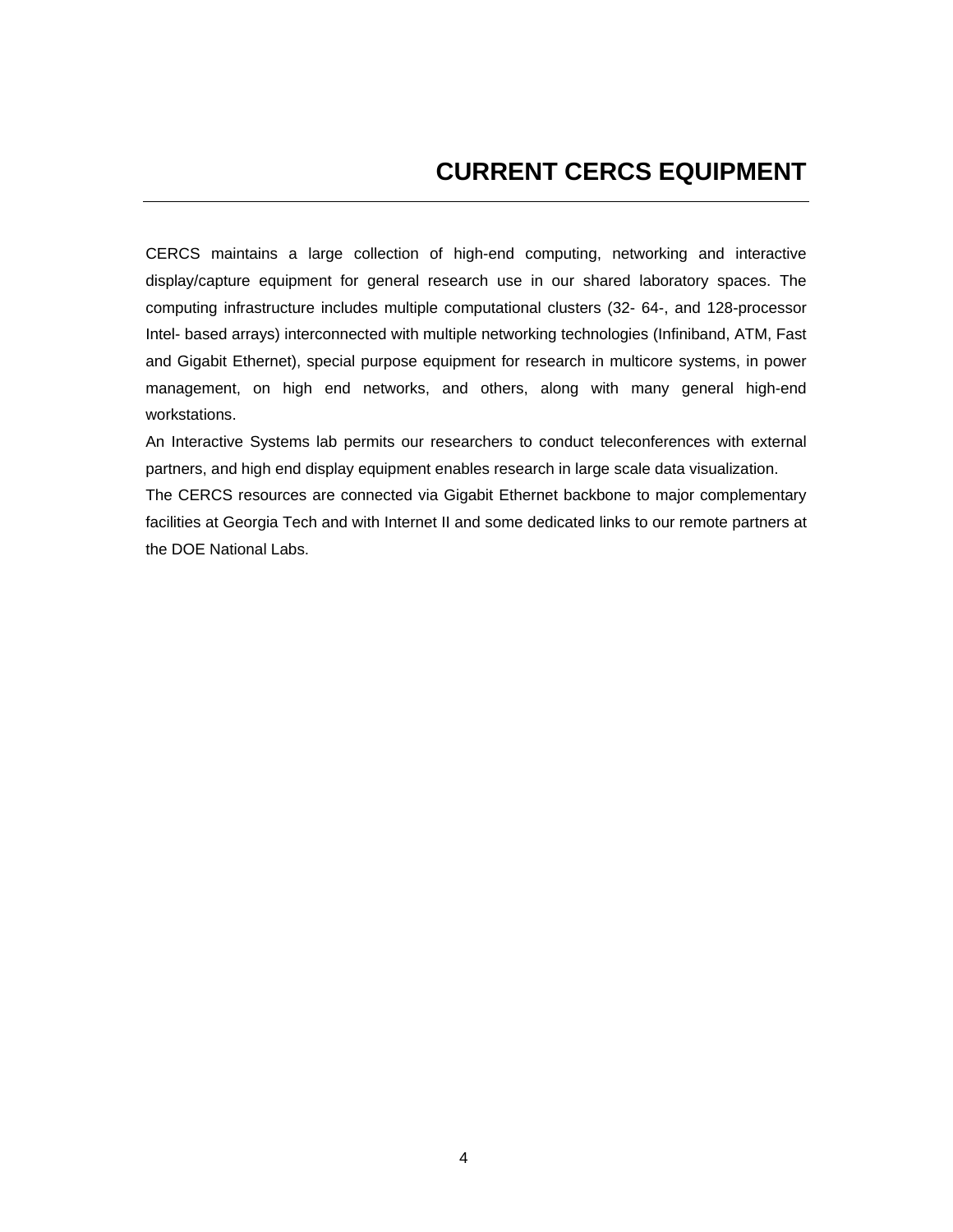#### **EDUCATION**

CERCS faculty teach a large variety of graduate and undergraduate courses. The undergraduate courses are intended to provide students with the tools to be successful in both graduate school and in their chosen professions. Some undergraduate electives are prerequisites to graduate sequences, or are required for a particular specialization area. The graduate course offerings are for both Masters- and Ph.D.-level students in the Computer Science or Computer Engineering areas.

CERCS students have their homes either in the College of Computing or the School of Electrical and Computer Engineering at Georgia Tech. Currently there are seventy-five graduate students.

#### **STUDENT PLACEMENT PROGRAM**

IUCR/ERCS has established a internship program (CIP) which creates opportunities for graduate students to perform research in public and private sector environments. CIP is housed in the IUCR/CERSC Office and is chaired By Professor Karsten Schwan, Director.

#### **FACULTIY**

**Directors**

#### **Karsten Schwan**

Director, Professor in College of Computing Systems Software, Operating Systems, Real-time and Embedded Systems, High Performance Computing 404-894-2589 *schwan@cc.gatech.edu* 

#### **Doug Blough**

Co-Director, Professor in Electrical and Computer Engineering Fault Tolerance, High-Availability Clustering, Ultra-Reliable Services 404-385-1271 *doug.blough@ece.gatech.edu*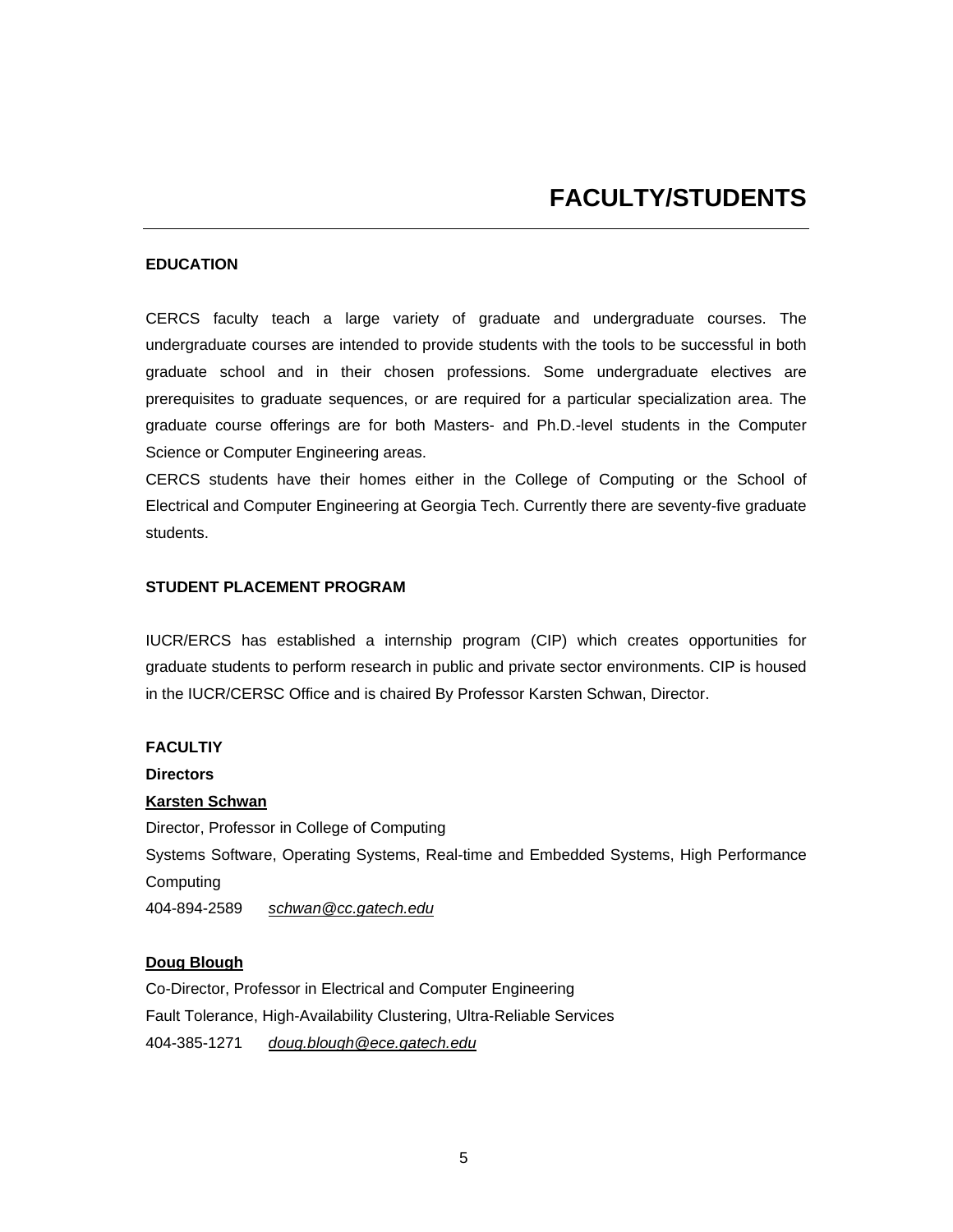#### **Calton Pu**

Co-Director, Professor in College of Computing, John P. Imlay, Jr. Chair in Software Systems Software, Operating Systems, Transaction Processing 404-385-1106 *calton@cc.gatech.edu*

#### **Sudhakar Yalamanchili**

Co-Director, Professor in Electrical and Computer Engineering Adaptive Networking, Real-time and Embedded Systems 404-894-2940 *sudha@ece.gatech.edu*

### **FACULTY**

#### **Mustaque Ahamad**, Professor

Distributed Operating Systems and Distributed Algorithms 404-894-2593 *mustaq@cc.gatech.edu*

#### **Brian Cooper**, Assistant Professor

Database Systems, Distributed Information Systems, Internet Data Management 404-385-2836 *cooperb@cc.gatech.edu*,

#### **Constantinos Dovrolis**, Assistant Professor

Computer Networks, Internet Protocols and Technologies, Traffic Measurement and Estimation of Network Path Characteristics 404-385-4205 *dovrolis@cc.gatech.edu*,

**Andre dos Santos**, Assistant Professor Systems and Security 404-385-2170 *andre@cc.gatech.edu*

**Irfan Essa**, Associate Professor Computer Vision, Graphics, Animation, HCI, and Computational Perception 404-894-6856 *irfan@cc.gatech.edu*,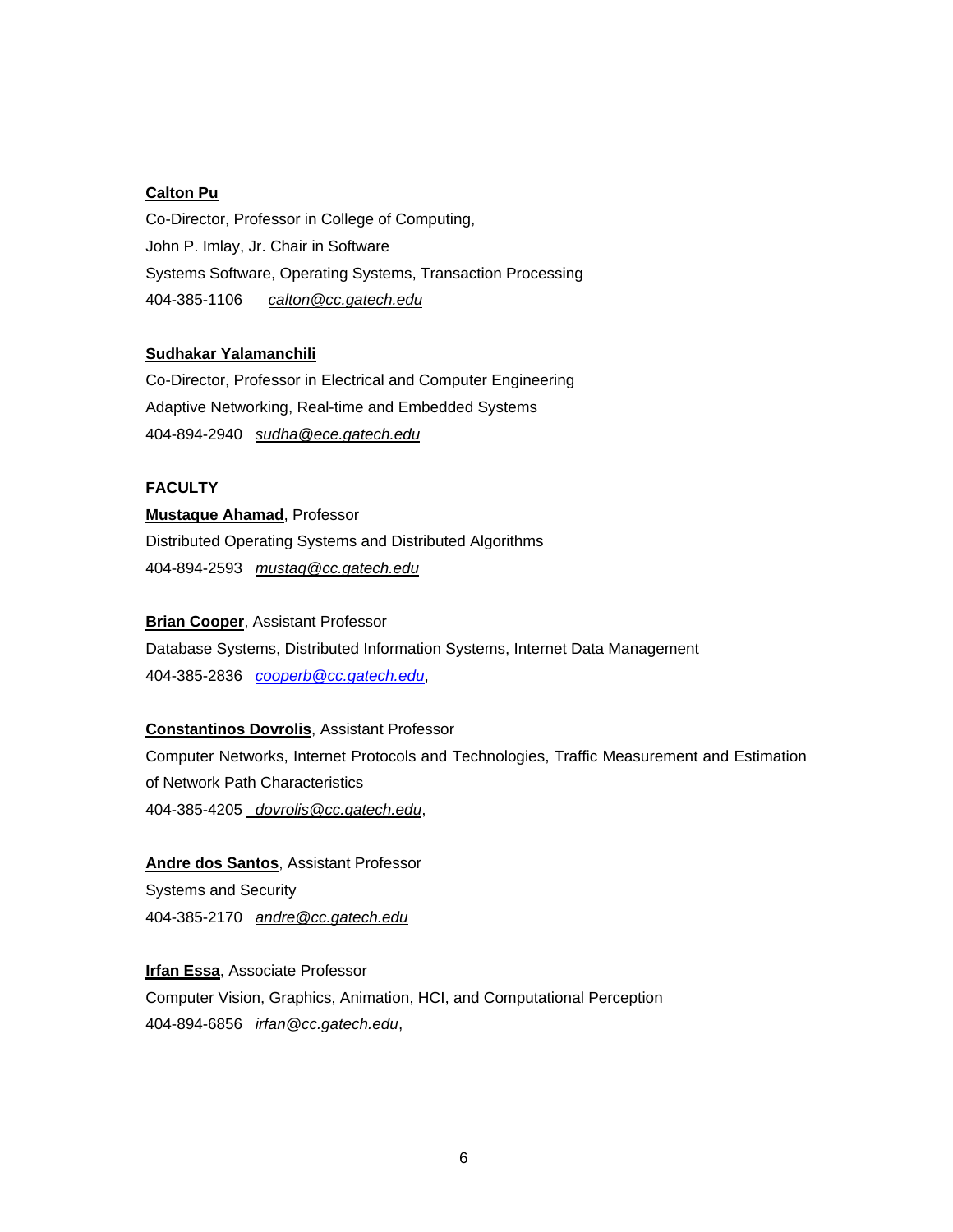**Richard Fujimoto**, Professor Parallel and Distributed Simulation Systems 404-849-5615 *fujimoto@cc.gatech.edu*

**Mary Jean Harrold**, Associate Professor Program Analysis and Software Engineering 404-385-0612 *harrold@cc.gatech.edu*

**Hsien-Hsin Sean Lee**, Assistant Professor Microarchitecture and Compiler Techniques 404-894-2940 *sean.lee@cc.gatech.edu*

**Wenke Lee**, Assistant Professor Intrusion Detection, Survivable Systems 404-385-2879 *wenke@cc.gatech.edu*

**Ling Liu**, Associate Professor Distributed Data Intensive Systems, Internet Data Management, Workflow Systems, and Extended Transaction Processing Systems 404-385-1139 *lingliu@cc.gatech.edu*

**Pete Manolios**, Assistant Professor Formal Methods, Distributed Systems, Algorithms, Programming Languages CRB 259A, 404-894-9219 manolios@cc.gatech.edu

**Michael Niemier**, Assistant Professor Architectures for Emergent Nano Technologies, Affects of Nanotechnology on Computer Systems 404-894-1704 *mniemier@cc.gatech.edu*

**Henry Owen**, Associate Professor Computer Networks, Internetworking, and Quality of Service in the Internet 404-894-4126 *henry.owen@ece.gatech.edu*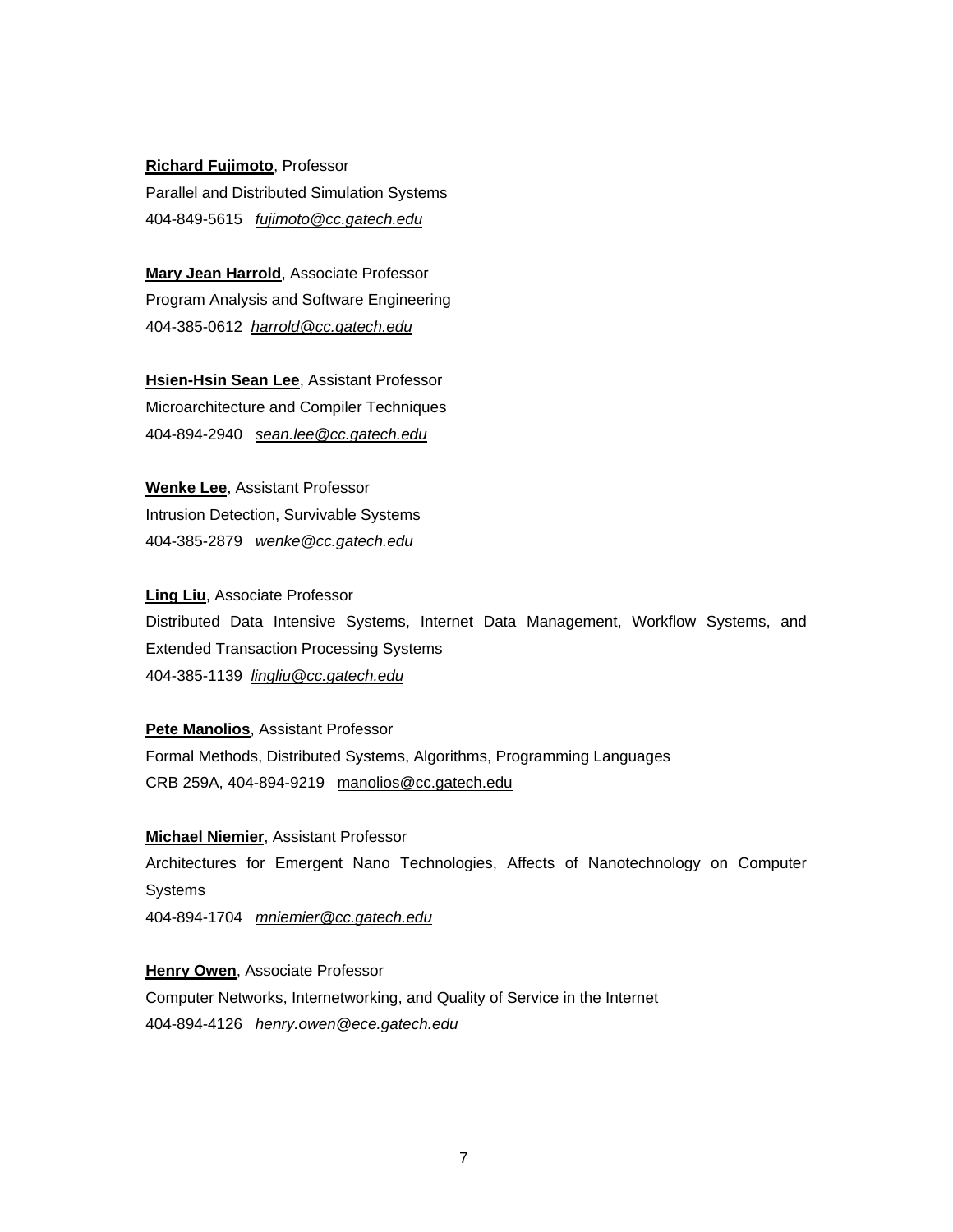**Santosh Pande**, Associate Professor Compilers, Embedded Systems 404-385-2169 *santosh@cc.gatech.edu*

**Milos Prvulovic**, Assistant Professor Computer Architecture, Speculation and Recovery, Reliability and Programmability 404-894-1704 *milos@cc.gatech.edu*

**Umakishore Ramachandran**, Professor

Parallel and Distributed Systems, Computer Architecture, and Operating Systems 404-894-5136 *rama@cc.gatech.edu*

**George Riley**, Assistant Professor Large Scale Distributed Simulations, Computer Networks, Computer Operating Systems 404-894-4767 *riley@cc.gatech.edu*

#### **David Schimmel**, Associate Professor

Parallel Computer Architecture and Reconfigurable Computing, VLSI System Design, SAN Design, Asynchronous and Self- Timed Systems 404-894-4575 *david.schimmel@ece.gatech.edu*

**Olin Shivers**, Associate Professor Programming Languages and Systems 404-385-0091 *shivers@cc.gatech.edu*

#### **Yannis Smaragdakis**, Assistant Professor

Programming Languages, Systems and Software Engineering 404-385-1491 *yannis@cc.gatech.edu*

#### **ASSOCIATED FACULTIY**

**Robert J. Butera**, Assistant Professor Real-time Computing, Interfacing Neural Tissue with Simulated Systems, High-Performance Scientific Computing 404-894-2935 *robert.butera@ece.gatech.edu*